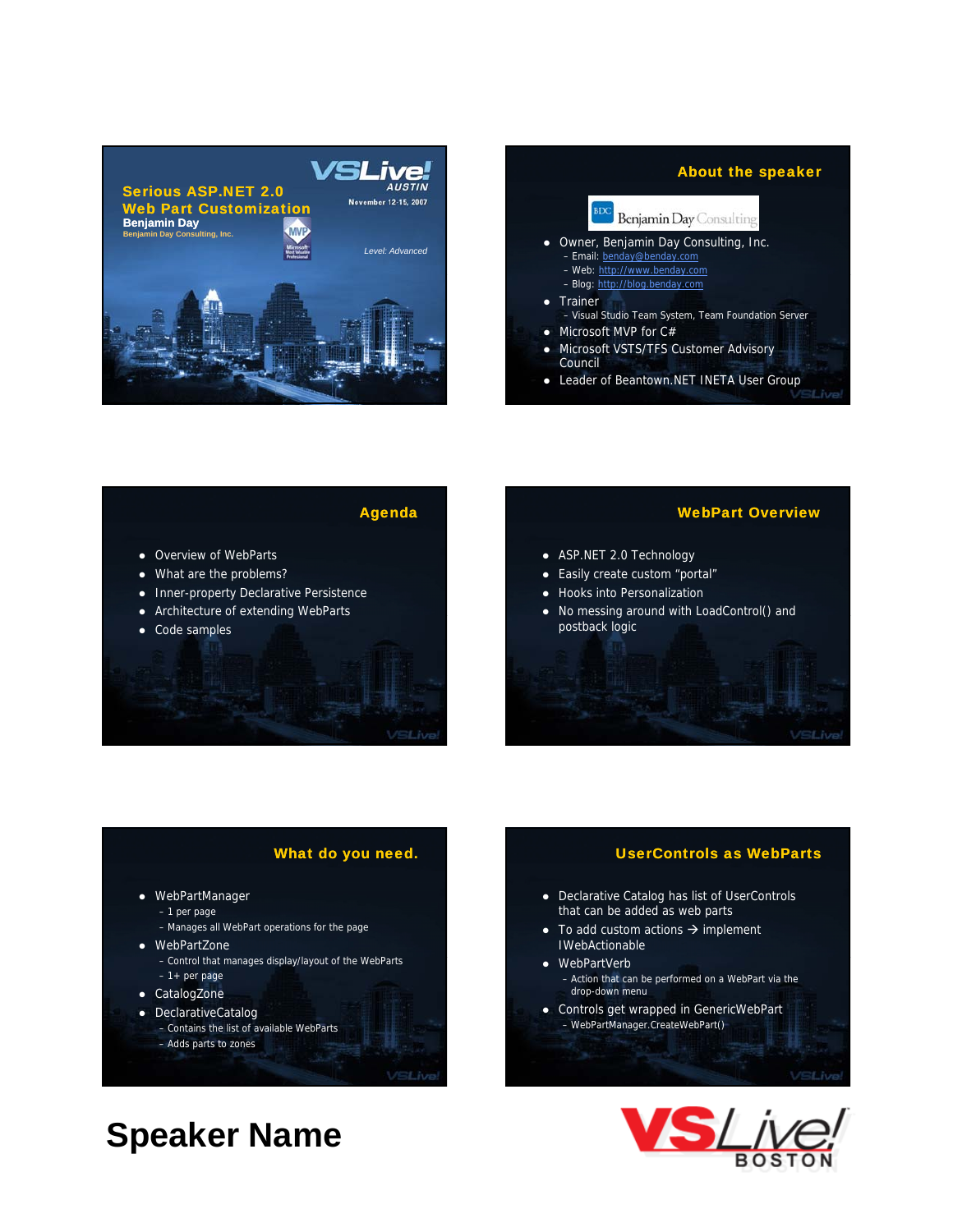

## WebPart Demo<br>
Putting verbs where you want

- By default, verb menu rendered on right – Not configurable
- Verb rendering done by WebPartChrome
- WebPartZone creates the chrome object – CreateWebPartChrome()
- Override WebPartChrome.RenderWebPart() – Arg #1: HtmlTextWriter writer
	- Arg #2: WebPart webPart the web part to render

## **Implementing RenderWebPart()**

**VSLive** 

- Everything is through HtmlTextWriter – Think old-school ASP, Response.Write() – Yuck.
- $\bullet$  Verb rendering is the tricky part – Verbs aren't events
	- Don't exist anywhere that could be subscribed to – Verb "event handler" must be in the user control
	- Makes PostBack challenging
- Verb post back goes to zone's RaisePostBackEvent()
- Verb.ID used to route the event

#### Implementing RaisePostBackEvent()

#### • WebPartZone

- protected override void RaisePostBackEvent(string eventArgument)
- Handles verb click events
- eventArgument is tokenized address of the verb – WebPart ID – Verb ID
- Find the web part in the zone
- Find the verb on the web part
- Call verb.ServerClickHandler



VSLive

# How are we going to implement it? • Goal: Eliminate some of the HtmlTextWriter hassle • Inner-Property Declarative Persistence (IPDP) – Enables complex configuration of ASPX controls • Use IPDP on our Zone – Configure Chrome layout – Reduces the HtmlTextWriter code /SLive

# **Speaker Name**